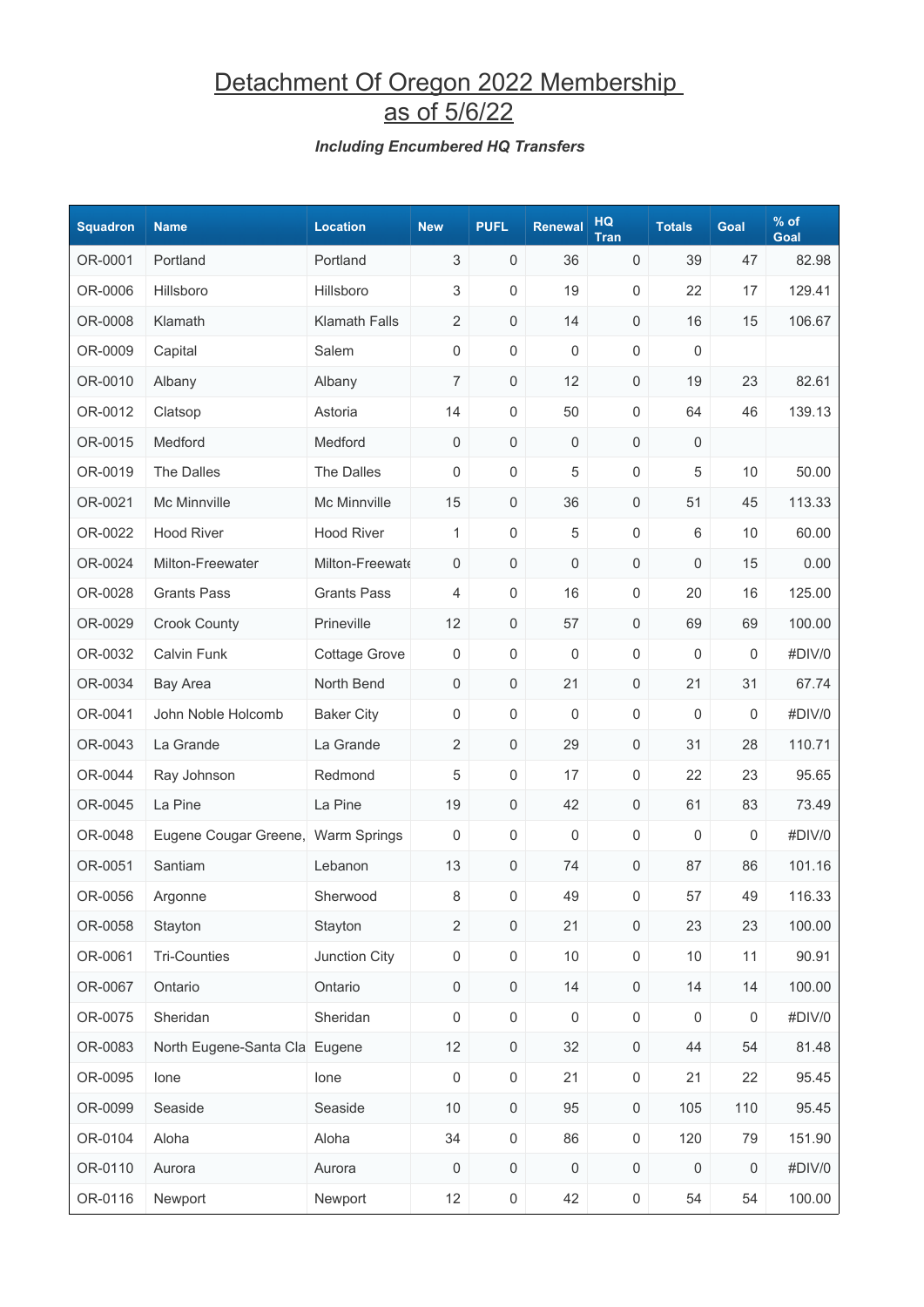| OR-0122 | Canby                            | Canby              | 10  | 0                | 40    | 0 | 50          | 41    | 121.95 |
|---------|----------------------------------|--------------------|-----|------------------|-------|---|-------------|-------|--------|
| OR-0134 | Frederick And John Ravi Portland |                    | 1   | $\mathbf 0$      | 0     | 0 | 1           | 10    | 10.00  |
| OR-0136 | Salem                            | Salem              | 0   | $\mathbf 0$      | 0     | 0 | 0           | 0     | #DIV/0 |
| OR-0150 | Oregon Trail                     | Portland           | 0   | $\boldsymbol{0}$ | 0     | 0 | 0           | 0     | #DIV/0 |
| OR-0158 | Tigard                           | Tigard             | 11  | $\mathbf 0$      | 54    | 0 | 65          | 75    | 86.67  |
| OR-0168 | Cannon Beach                     | Cannon Beach       | 8   | $\mathbf 0$      | 86    | 0 | 94          | 105   | 89.52  |
| OR-0173 | <b>Carlton Memorial</b>          | Carlton            | 4   | $\mathbf 0$      | 20    | 0 | 24          | 24    | 100.00 |
| OR-0180 | <b>Milwaukie</b>                 | Milwaukie          | 22  | $\boldsymbol{0}$ | 65    | 0 | 87          | 82    | 106.10 |
| OR-0184 | <b>Travis Moothart</b>           | <b>Brownsville</b> | 0   | $\mathbf 0$      | 0     | 0 | 0           | 0     | #DIV/0 |
| OR-9999 | Sal Holding Sqdn                 | Tigard             | 0   | $\boldsymbol{0}$ | 0     | 0 | $\mathbf 0$ |       |        |
|         |                                  | SUM:               | 234 | 0                | 1,068 | 0 | 1,302       | 1,317 | 98.86  |

### **Detachment of Oregon Totals**

|      | <b>New</b> | <b>PUFL</b> | Renewal | <b>HQ Transfers</b> | <b>Totals</b> | Goal  | $%$ of<br><b>Goal</b> |
|------|------------|-------------|---------|---------------------|---------------|-------|-----------------------|
| Sum: | 234        |             | 1,068   |                     | 1,302         | 1.317 | 98.86                 |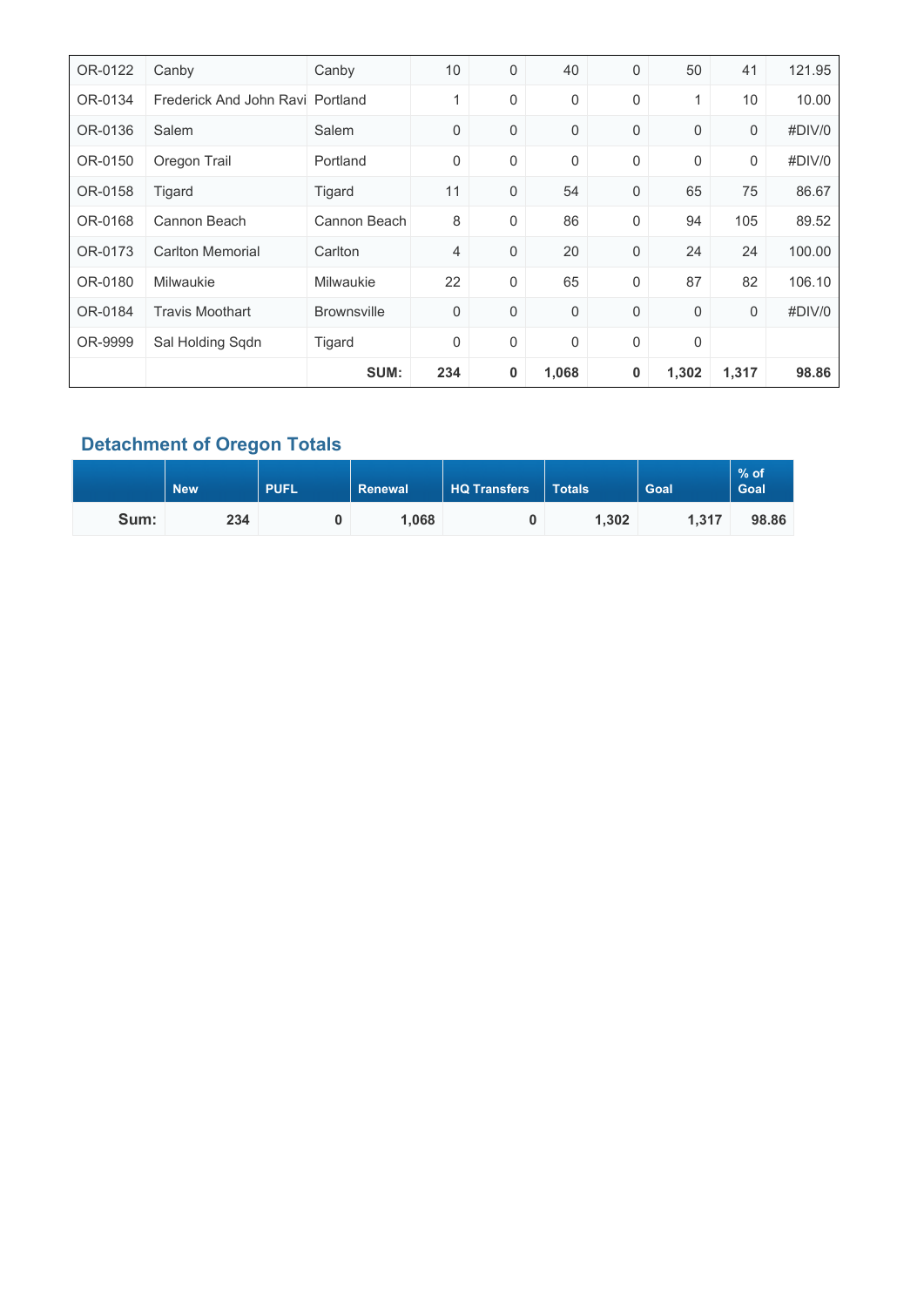## Detachment Of Oregon 2022 Membership as of 5/6/22

| <b>District</b> | <b>New</b> | <b>PUFL</b> | Renewal | HQ<br>Tran | <b>Totals</b> | Goal  | $%$ of<br>Goal |
|-----------------|------------|-------------|---------|------------|---------------|-------|----------------|
|                 | 234        |             | 1,068   |            | 1,302         | 1.317 | 98.86          |
| SUM:            | 234        |             | 1,068   | 0          | 1,302         | 1.317 | 98.86          |

#### *District Summary Including Encumbered HQ Transfers*